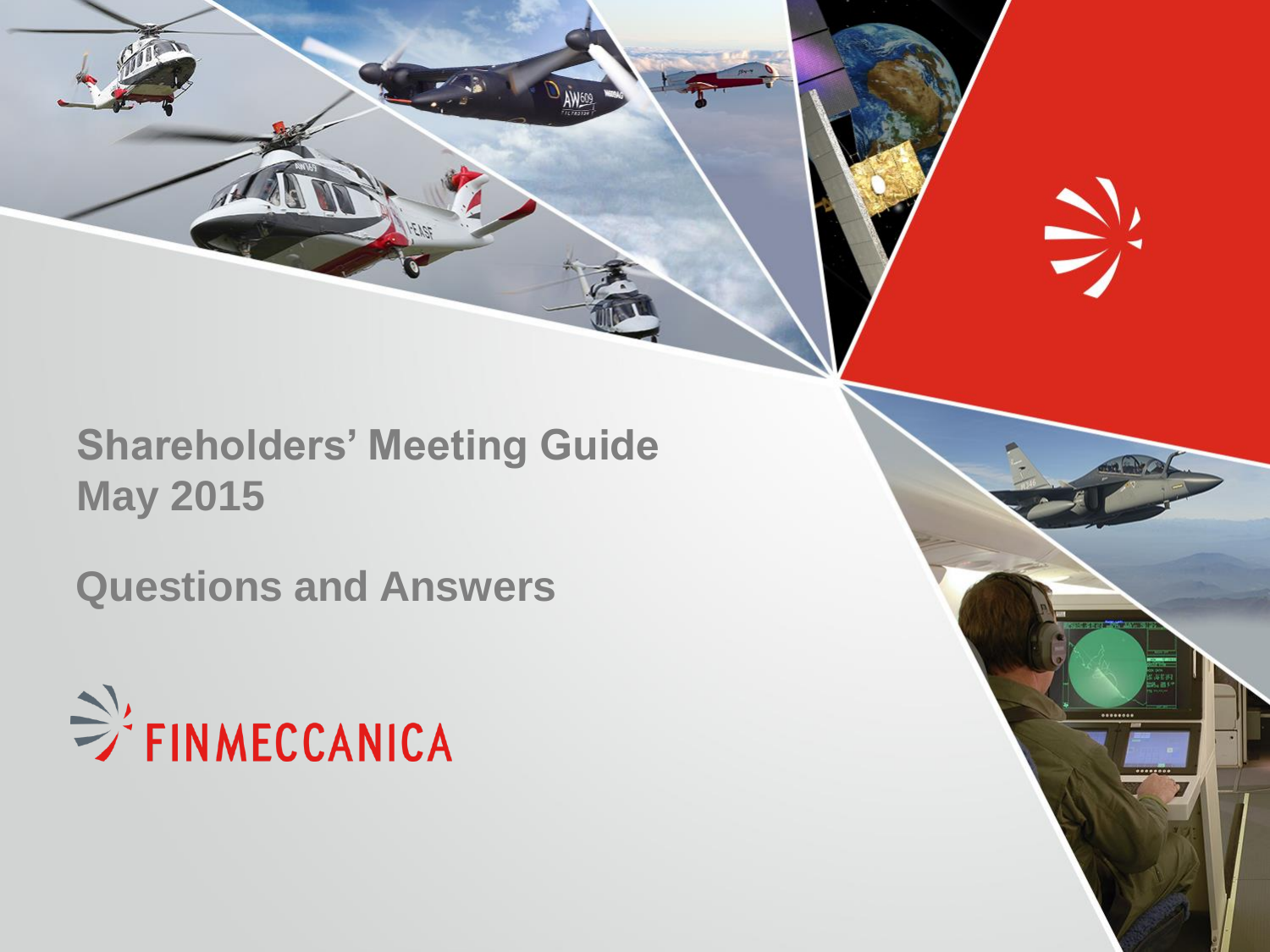

### General Information

The Shareholders' Meeting is called in Ordinary session on 8 and 11 May 2015, in first and second call respectively, at 10,30 a.m. at the "Accademia dei Lincei" in Rome, Via della Lungara 230 – 00165.

Shareholders and all those entitled to attend and vote at the Shareholders' Meeting have the right to examine all the documents filed at the registered office and obtain copies thereof.

For any further information relating to the Shareholders' Meeting and, in particular, the procedure to the exercise of the related rights, Shareholders may consult Company's website [\(www.finmeccanica.com](http://www.finmeccanica.com/), "Meeting 2015" area) or contact +390645417401 (Computershare S.p.A.).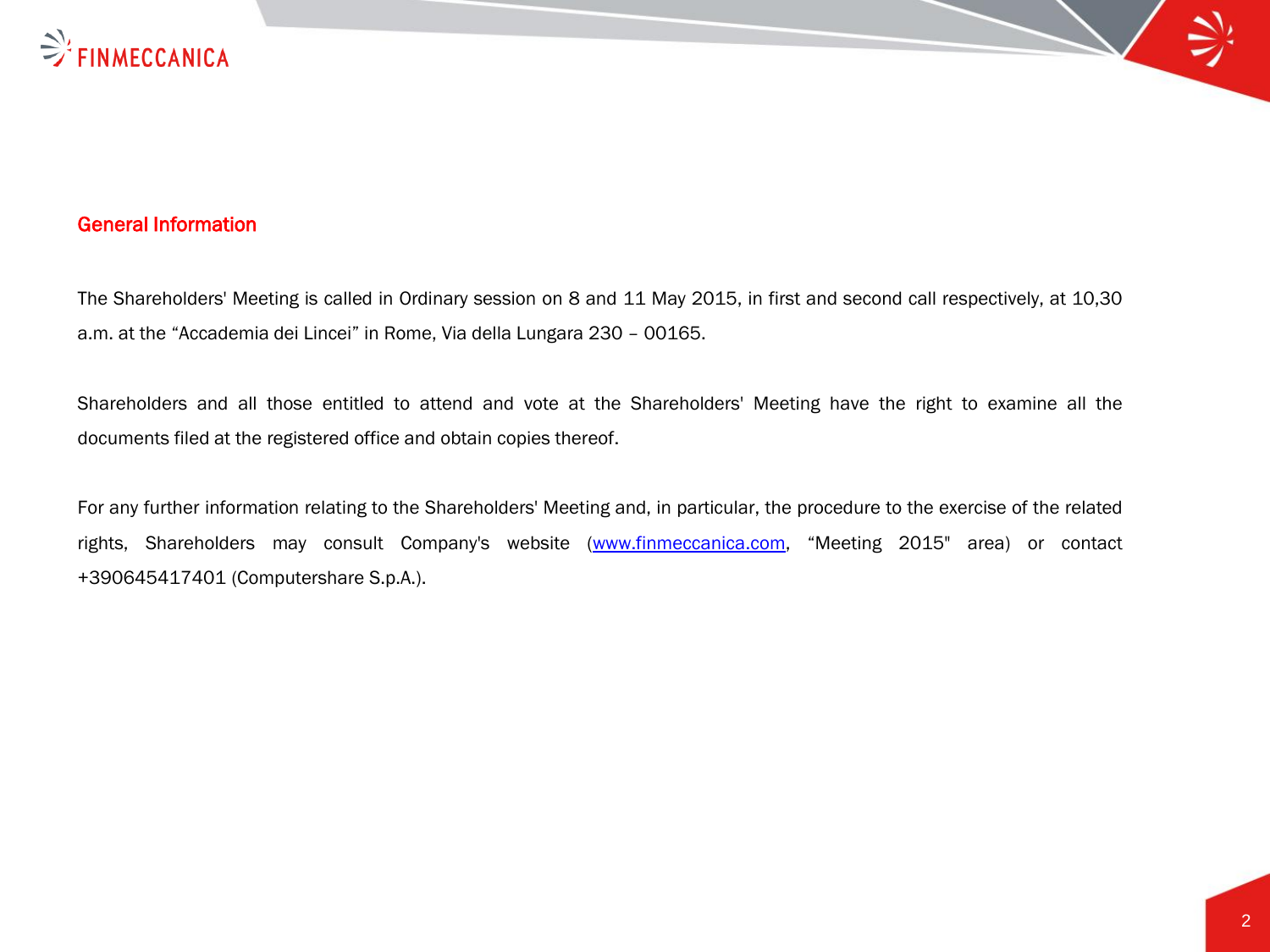

# **CONTENTS**

- [The](#page-4-0) [agenda](#page-4-0)
- [The](#page-4-0) [required](#page-4-0) *[quorum](#page-4-0)*
- [Which](#page-5-0) [subjects](#page-5-0) [have](#page-5-0) [the](#page-5-0) [right](#page-5-0) [to](#page-5-0) [attend](#page-5-0) [the](#page-5-0) [Meeting?](#page-5-0)
- [May](#page-5-0) [the](#page-5-0) [holders](#page-5-0) [of](#page-5-0) [shares](#page-5-0) [that](#page-5-0) [are](#page-5-0) [not](#page-5-0) [dematerialised](#page-5-0) [attend](#page-5-0) [the](#page-5-0) [Meeting?](#page-5-0)
- [Is](#page-6-0) [it](#page-6-0) [possible](#page-6-0) [to](#page-6-0) [add](#page-6-0) [items](#page-6-0) [on](#page-6-0) [the](#page-6-0) [agenda](#page-6-0) [and](#page-6-0) [submit](#page-6-0) [motions?](#page-6-0)
- [Can](#page-7-0) [I](#page-7-0) [dispose](#page-7-0) [of](#page-7-0) [my](#page-7-0) [shares](#page-7-0) [before](#page-7-0) [the](#page-7-0) [Meeting?](#page-7-0)
- [Where](#page-7-0) [can](#page-7-0) [I](#page-7-0) [find](#page-7-0) [the](#page-7-0) [documentation](#page-7-0) [relating](#page-7-0) [the](#page-7-0) [Shareholders'](#page-7-0) [Meeting?](#page-7-0)
- [What](#page-8-0) [do](#page-8-0) [I](#page-8-0) [have](#page-8-0) [to](#page-8-0) [do](#page-8-0) [to](#page-8-0) [attend](#page-8-0) [the](#page-8-0) [Meeting?](#page-8-0)
- [How](#page-9-0) [can](#page-9-0) [I](#page-9-0) [appoint](#page-9-0) [a](#page-9-0) [Representative](#page-9-0) [for](#page-9-0) [the](#page-9-0) [Meeting?](#page-9-0) [Voting](#page-9-0) [by](#page-9-0) [proxy](#page-9-0) [and](#page-9-0) [appointed](#page-9-0) [Representative.](#page-9-0)
- [Can](#page-10-0) [I](#page-10-0) [ask](#page-10-0) [questions](#page-10-0) [to](#page-10-0) [the](#page-10-0) [Company](#page-10-0) [before](#page-10-0) [the](#page-10-0) [Meeting?](#page-10-0)
- [Can](#page-11-0) [I](#page-11-0) [ask](#page-11-0) [information](#page-11-0) [on](#page-11-0) [the](#page-11-0) [first](#page-11-0) [item](#page-11-0) [on](#page-11-0) [the](#page-11-0) [agenda](#page-11-0) [concerning](#page-11-0) [the](#page-11-0) [Financial](#page-11-0) [Statements](#page-11-0) [at](#page-11-0) [31](#page-11-0) [December](#page-11-0) [2014?](#page-11-0)
- [What](#page-12-0) [is](#page-12-0) [the](#page-12-0) [mechanism](#page-12-0) [for](#page-12-0) [appointing](#page-12-0) [members](#page-12-0) [of](#page-12-0) [the](#page-12-0) [Board](#page-12-0) [of](#page-12-0) [Statutory](#page-12-0) [Auditors?](#page-12-0)
- [Who](#page-13-0) [can](#page-13-0) [sumbit](#page-13-0) [a](#page-13-0) [list](#page-13-0) [for](#page-13-0) [appointing](#page-13-0) [members](#page-13-0) [of](#page-13-0) [the](#page-13-0) [Board](#page-13-0) [of](#page-13-0) [Statutory](#page-13-0) [Auditors?](#page-13-0)
- [Can](#page-14-0) [I](#page-14-0) [know](#page-14-0) [the](#page-14-0) [procedure](#page-14-0) [for](#page-14-0) [presentation](#page-14-0) [of](#page-14-0) [lists](#page-14-0) [of](#page-14-0) [candidates?](#page-14-0)
- <span id="page-2-0"></span>[When](#page-14-0) [will](#page-14-0) [the](#page-14-0) [submitted](#page-14-0) [lists](#page-14-0) [of](#page-14-0) [candidates](#page-14-0) [be](#page-14-0) [published?](#page-14-0)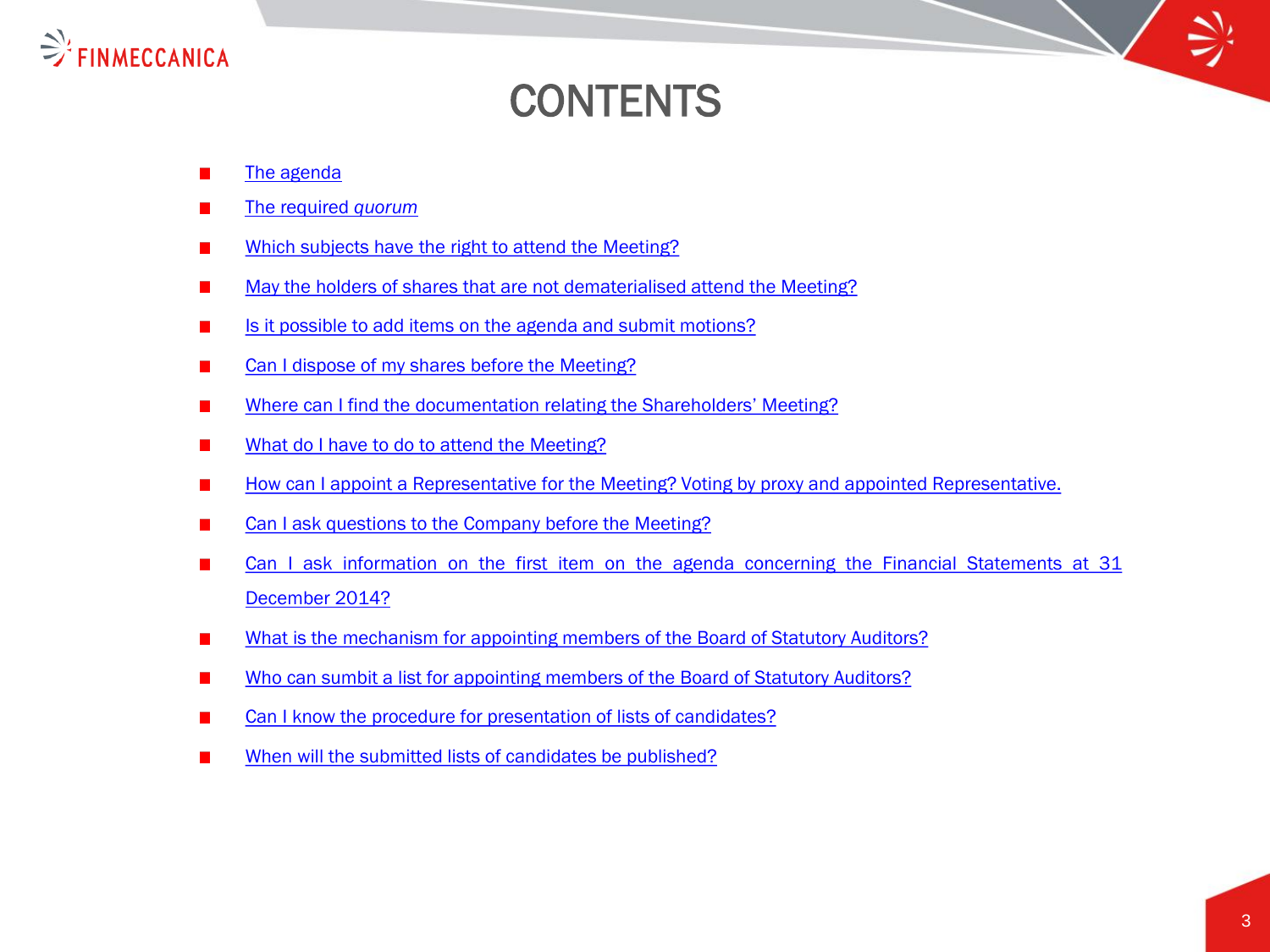

# **CONTENTS**

- [How](#page-15-0) [will](#page-15-0) [the](#page-15-0) [Chairman](#page-15-0) [of](#page-15-0) the [Board](#page-15-0) of [Statutory](#page-15-0) [Auditors](#page-15-0) [be](#page-15-0) [appointed?](#page-15-0)
- [How](#page-15-0) [will](#page-15-0) [the](#page-15-0) [remuneration](#page-15-0) [of](#page-15-0) the [Board](#page-15-0) of [Statutory](#page-15-0) [Auditors](#page-15-0) [be](#page-15-0) [determined?](#page-15-0)
- [How](#page-15-0) [long](#page-15-0) [will](#page-15-0) [the](#page-15-0) [Board](#page-15-0) [of](#page-15-0) [Statutory](#page-15-0) [Auditors](#page-15-0) [remain](#page-15-0) [in](#page-15-0) [office?](#page-15-0)
- [Can](#page-16-0) [I](#page-16-0) [ask](#page-16-0) [information](#page-16-0) [on](#page-16-0) [the](#page-16-0) [fifth](#page-16-0) [item](#page-16-0) on the [agenda](#page-16-0) [concerning](#page-16-0) the [Long-Term](#page-16-0) [Incentive](#page-16-0) [Plan](#page-16-0) [and](#page-16-0) the [Coinvestment](#page-16-0) [Plan?](#page-16-0)
- [Can](#page-17-0) [I](#page-17-0) [ask](#page-17-0) [information](#page-17-0) [on](#page-17-0) [the](#page-17-0) [fifth](#page-17-0) [item](#page-17-0) on the [agenda](#page-17-0) [concerning](#page-17-0) the [purchase](#page-17-0) [and](#page-17-0) the [disposal](#page-17-0) [of](#page-17-0) [own](#page-17-0) [shares?](#page-17-0)
- [Can](#page-18-0) [I](#page-18-0) [ask](#page-18-0) [information](#page-18-0) [on](#page-18-0) [the](#page-18-0) [sixth](#page-18-0) [item](#page-18-0) on the [agenda](#page-18-0) [concerning](#page-18-0) the [Remuneration](#page-18-0) [Report?](#page-18-0)
- [Where](#page-18-0) [can](#page-18-0) [I](#page-18-0) [find](#page-18-0) [information](#page-18-0) [concerning](#page-18-0) [the](#page-18-0) [Remuneration](#page-18-0) [Policy?](#page-18-0)
- [Finmeccanica's](#page-19-0) [share](#page-19-0) [capital](#page-19-0)
- <span id="page-3-0"></span>[Who](#page-19-0) [are](#page-19-0) [Finmeccanica's](#page-19-0) [shareholders?](#page-19-0)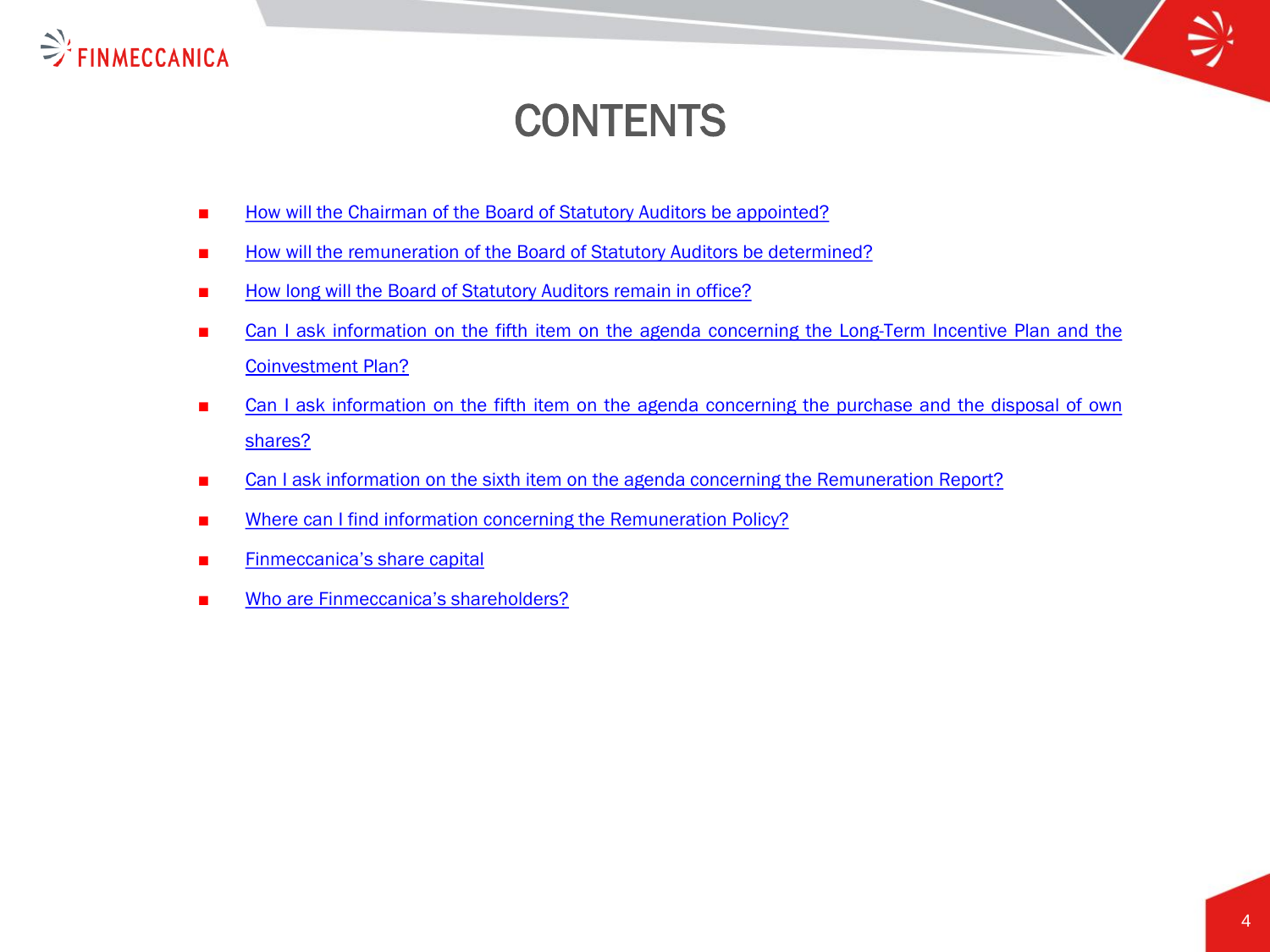

# The agenda

The Shareholders' Meeting is called in Ordinary session to discuss and resolve upon the following agenda:

- 1. Financial Statements at 31 December 2014. Report of the Board of Directors, Report of the Board of Statutory Auditors and Independent Auditors' Report. Resolutions related thereto. Presentation of the Consolidated Financial Statements at 31 December 2014;
- 2. Appointment of the Board of Statutory Auditors for the three-year period 2015-2017;
- 3. Appointment of the Chairman of the Board of Statutory Auditors;
- 4. Determination of the remuneration of the Board of Statutory Auditors;
- 5. Long-Term Incentive Plan and Coinvestment Plan for the management of Finmeccanica Group; authorisation to purchase and dispose of own shares to be put at the service of the Plans. Resolutions related thereto;
- 6. Report on Remuneration: resolution pursuant to Article 123-ter, paragraph 6, of Legislative Decree no. 58/98[.](http://www.finmeccanica.com/IT/Common/files/Corporate/Investor_Relations_Corporate_Governace/Avvisi_Legali/Avv_legali2013/Avviso_Convocazione_AssOrd2_15_aprile_2013.pdf)

### [DOWNLOAD THE NOTICE OF CALL](http://www.finmeccanica.com/documents/10437/41476884/body_Meeting_2015_Notice_of_call.pdf)

**[Back to contents](#page-2-0)** 

# The required quorum

<span id="page-4-0"></span>The ordinary Shareholders' Meeting is validly established in first call whether at least half of the corporate capital is represented, whilst no quorum is provided for second call. The ordinary Shareholders' Meeting, in both first and second call, adopts resolutions with the favourable votes of the absolute majority of the attending Shareholders.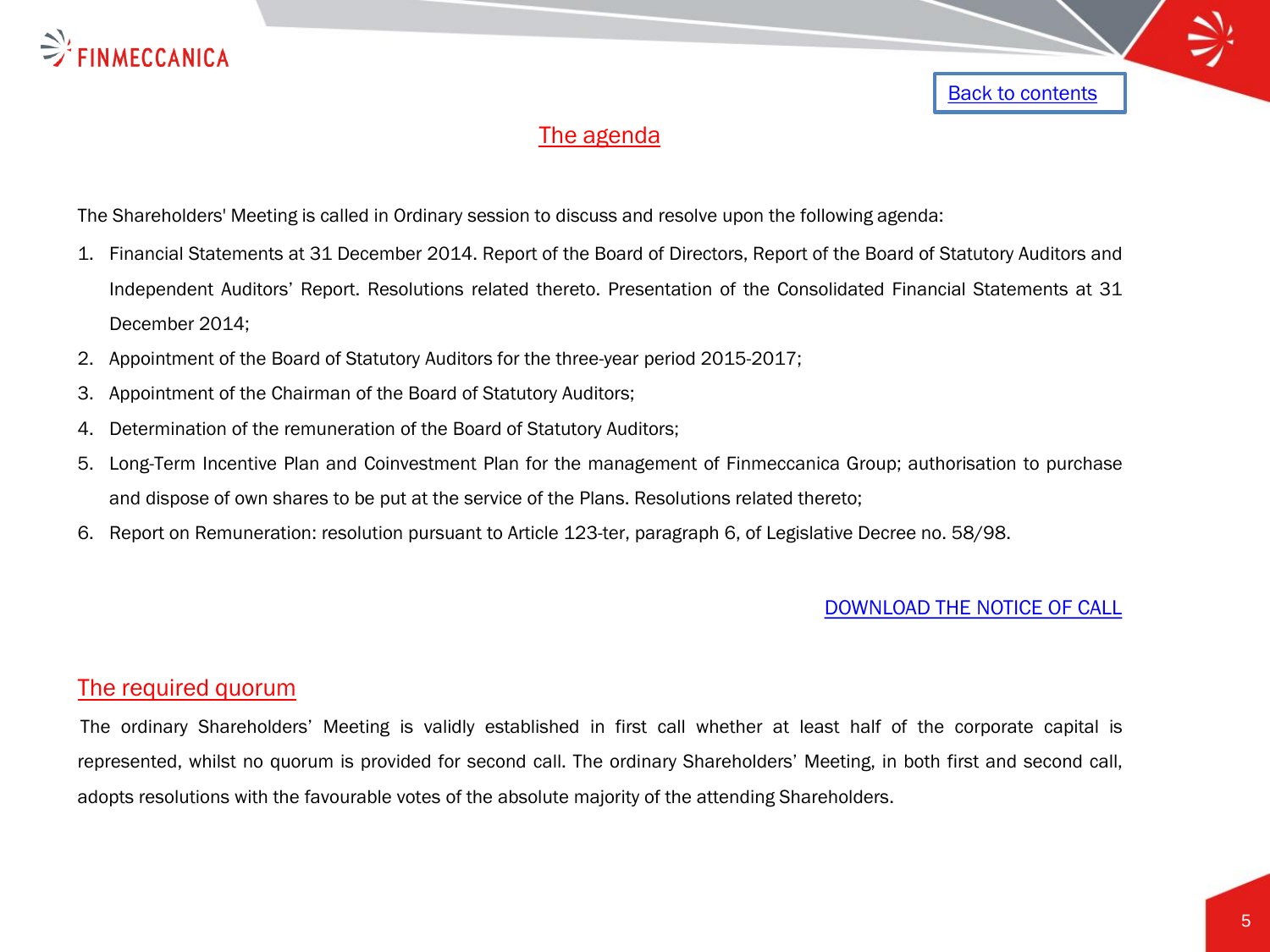

# Which subjects have the right to attend the Meeting?

Pursuant to Article 83-*sexies* of Legislative Decree no. 58/98 and Article 13 of the Articles of Association, the right to attend the Shareholders' Meeting and exercise voting rights is subject to receipt by the Company of a statement issued by an authorised intermediary in accordance with the regulations in force, certifying the title to voting rights based on its accounting records at the end of the accounting day of the seventh trading day prior to the date of the first call of the Shareholders' Meeting (i.e. 28 April 2015), the so-called "record date".

The notice must reach the Company by the end of the third trading day before the date set for the first call of the Shareholders' Meeting (i.e. by 5 May 2015). Nevertheless, Shareholders will be entitled to attend and vote even if said notification has reached the Company after said time limit, provided it is received in the course of the Meeting.

Any credit and debit entries made to the accounts after 28 April 2015 (record date) are not relevant for the legitimacy of voting rights. Therefore, anyone who becomes a holder of shares after such date will not be entitled to attend and vote at the Shareholders' Meeting.

### May the holders of shares that are not dematerialised attend the Meeting?

<span id="page-5-0"></span>Holders of shares that have not yet been dematerialized may exercise their right to attend the Shareholders' Meeting only if they deliver their share certificates to an authorised intermediary in time for the same to be entered in the centralized management system in dematerialized form.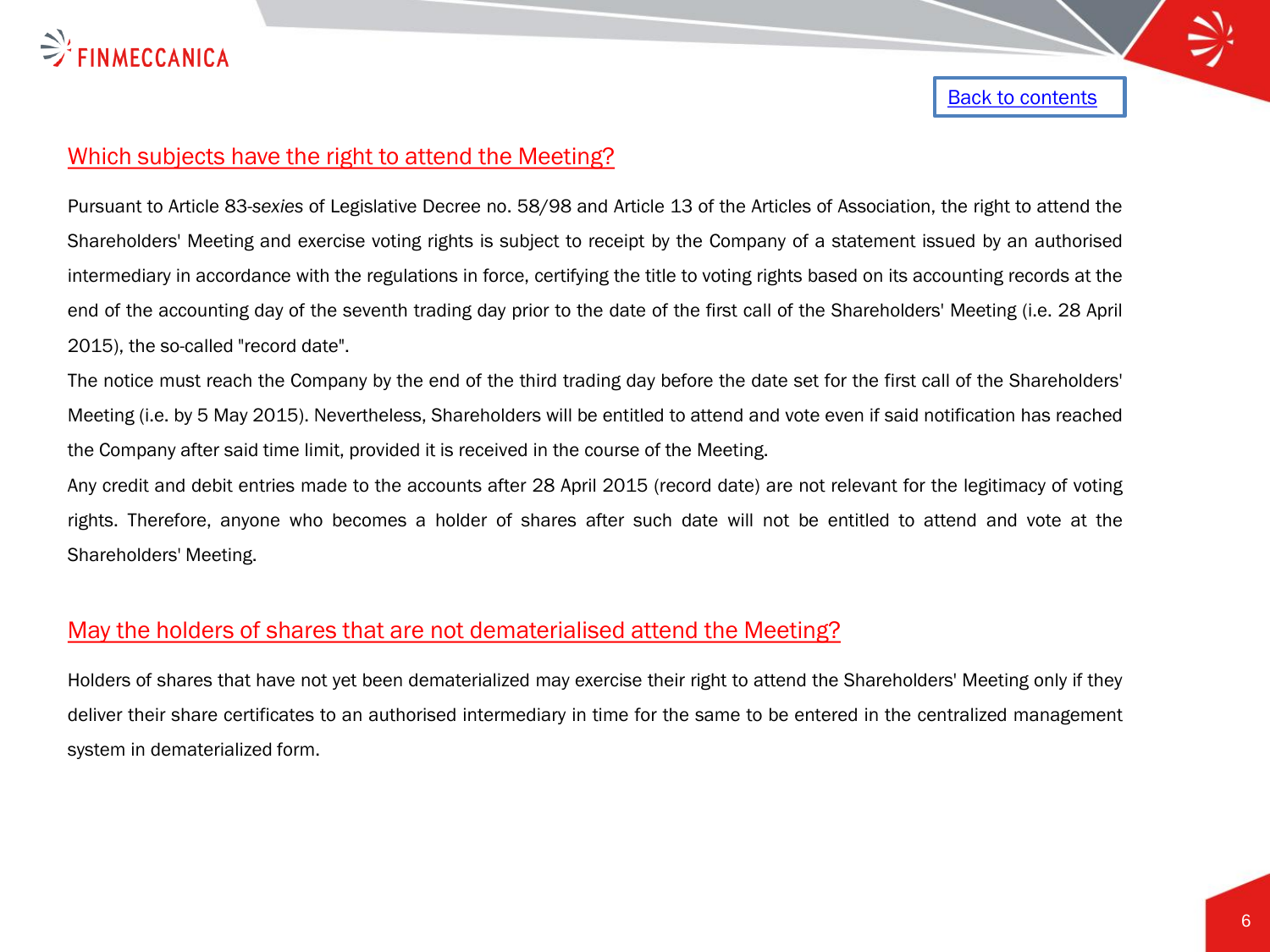

### Is it possible to add items on the agenda and submit motions?

In accordance with Article 126-*bis* of Legislative Decree no. 58/98, those Shareholders who, even jointly with others, represent at least one fortieth of the share capital may, within ten days following the publication of this notice (i.e. not later than 7 April 2015) request additions to the items on the agenda or submit motions additional to those already on the agenda, stating the additional items and motions in the relevant application.

No additions to the agenda may be considered for those matters in relation to which the Shareholders' Meeting can resolve, by law, only if submitted by the Directors or in relation to projects or reports prepared by said Directors, other than those specified in Article 125-*ter*, paragraph 1, of Legislative Decree no. 58/98.

Applications must be presented in writing by the proposing Shareholders via fax to number +390632657172 or to the certified e-mail address [assemblea@pec.finmeccanica.com,](mailto:assemblea@pec.finmeccanica.com) together with the satisfactory documentation issued by an authorised intermediary certifying the ownership of the shareholding on the date of the request.

Within the deadline and in the manner indicated above, the proposing Shareholders must submit a report stating the reasons for any proposed motions on additional matters which they propose for discussion or the reasons for any further proposed motions regarding matters already on the agenda.

Any additions to the agenda or presentation of proposals for further motions on matters already included on the agenda will be announced by the Company, in the same manner as prescribed for publication of this call notice, at least fifteen days prior to the date set for the Meeting in first call (and therefore not later than 23 April 2015). At the same time as it announces additions to the agenda or additional motions on matters already on the agenda, the Company will make available to the public, in the manner prescribed by Article 125-*ter*, paragraph 1, of Legislative Decree no. 58/98, such additional motions on matters already on the agenda, the Shareholders' reports as well as any observations made by the Board of Directors.

<span id="page-6-0"></span>In accordance with Article 126-*bis*, paragraph 1, of Legislative Decree no. 58/98, a person entitled to vote may individually submit motions to be considered in the Shareholders' Meeting regarding items on the agenda.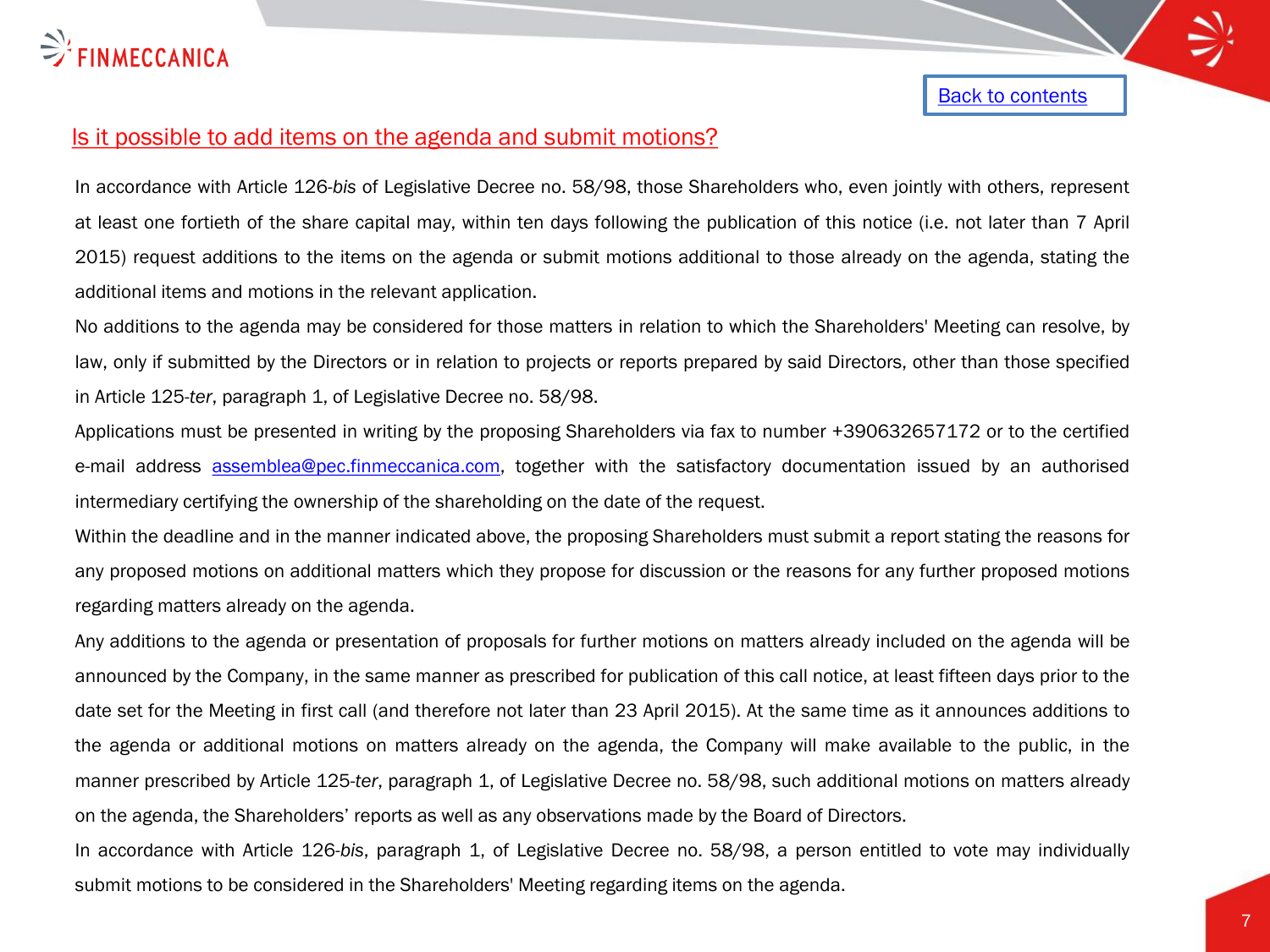

# Can I dispose of my shares before the Meeting?

In accordance with Article 83-*sexies* of Legislative Decree no. 58/98, credit and debit transactions recorded in accounts after the accounting of the seventh market business day prior to the date of the Meeting in first call (28 April 2015) are not relevant for the purposes of the exercise of the right to vote at the Shareholders' Meeting. Therefore, following such date, the person entitled of the right to vote will be free to dispose of the shares held.

## Where can I find the documentation relating the Shareholders' Meeting?

<span id="page-7-0"></span>In accordance with the current regulation, the documentation relating to the Shareholders' Meeting (also with reference to the provisions of article 125-*quater* of Legislative Decree no. 58/98), including the Explanatory Reports pursuant to Article 125-*ter* of Legislative Decree 58/98 on the items of the agenda, is made available to the public at the Company's registered office, at Borsa Italiana S.p.A., on the Company's website [www.finmeccanica.com,](http://www.finmeccanica.com/) in the "Meeting 2015" area, and on the website of the authorized storage mechanism NIS-Storage [\(www.emarketstorage.com](http://www.emarketstorage.com/)).

[GO TO THE DOCUMENTS](http://www.finmeccanica.com/en/governance-finmeccanica-1/assemblea-azionisti/assemblea-2015-meeting)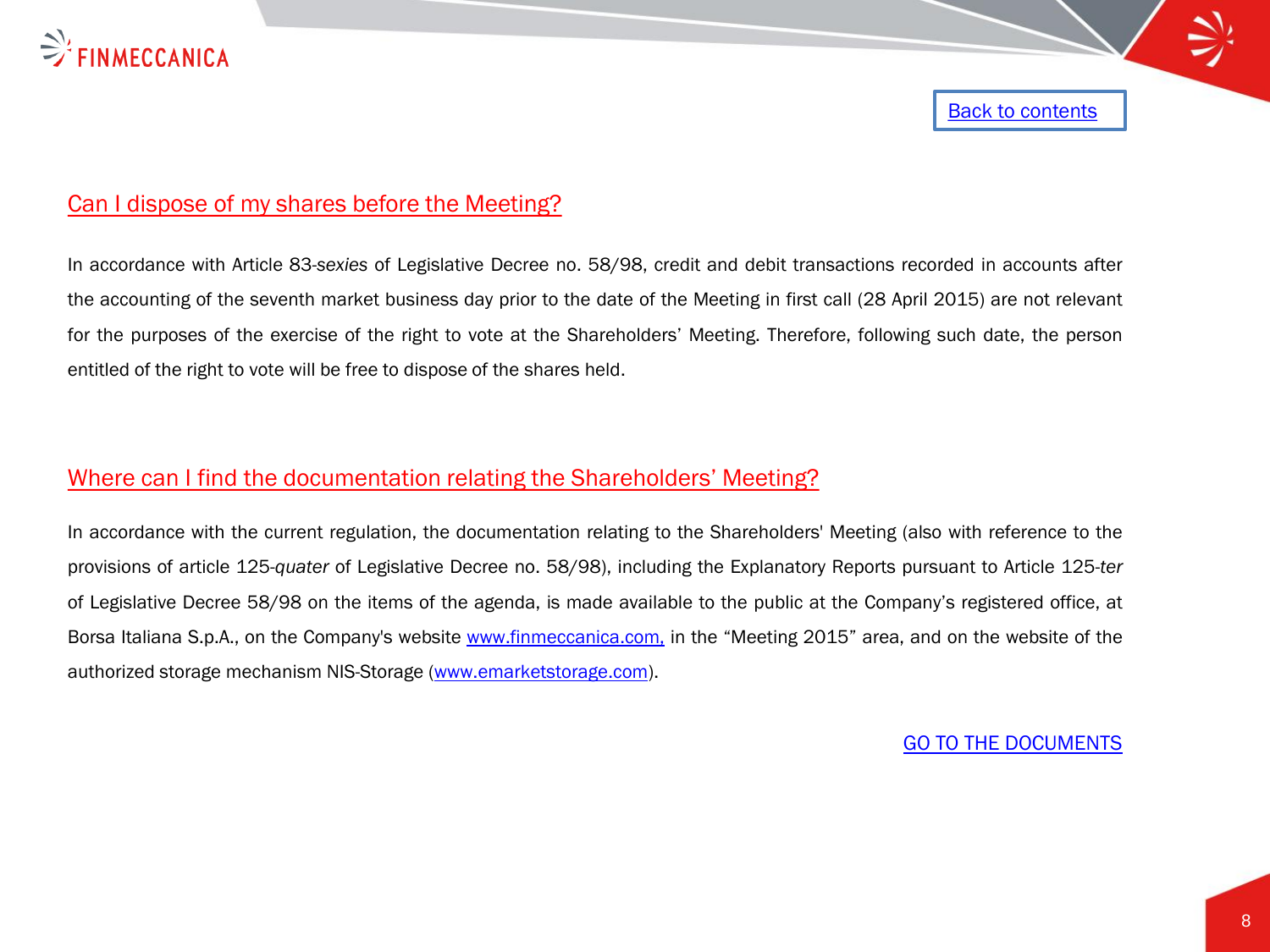

# What do I have to do to attend the Meeting?

To attend the Meeting:

- It is sufficient to go to the authorised financial intermediary (Bank, Manager, Broker) where the Finmeccanica ordinary shares held are deposited and require the issue of the notice for the attendance to the Shareholders Meeting.
- The Company recommends to produce copy of the notice at the attendance to the Shareholders' Meeting.
- Due to the fact that each intermediary follows differens operating procedures, it is advised not to request the delivery of the notice to be submitted to the Company during the last available days and to inquire about the timing provided for such operation in the deposit agreement.
- <span id="page-8-0"></span>• To attend the Shareholders' Meeting it is also necessary to submit a valid identification document, for the completion of the administrative operations.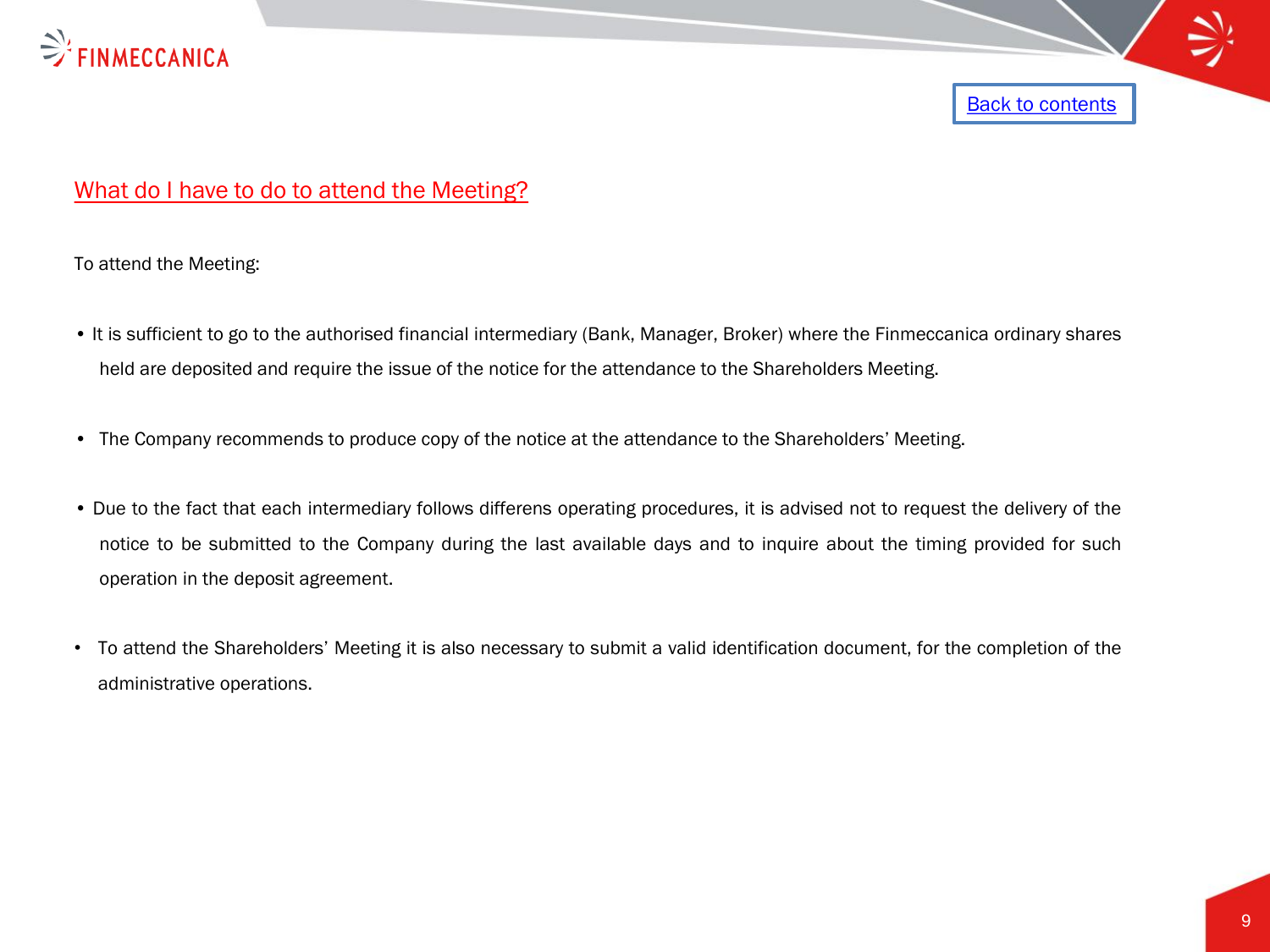

## How can I appoint a representative for the Meeting?

#### Voting by proxy

Persons who are entitled to attend the Shareholders' Meeting may be represented by written proxy in accordance with applicable law. The proxy form, which is available for download on the Company's website (www.finmeccanica.com, section "Meeting 2015") or at the registered offices, may be used for this purpose. The proxy may be sent in advance by registered mail with return receipt to the registered offices of the Company to the attention of "Legal & Corporate Affairs and Compliance" Unit, or sent by fax to number +390632657172 or by e-mail to the certified e-mail address [assemblea@pec.finmeccanica.com](mailto:assemblea@pec.finmeccanica.com). If the delegate delivers or sends a copy of the proxy to the Company, he/she must certify under his/her own responsibility that the copy is a true copy of the original proxy and the identity of the delegating party.

#### Shareholders' Representative appointed by the Company

Pursuant to Article 135-*undecies* of Legislative Decree no. 58/98 and Article 14.3 of the Articles of Association, the Company has designated Computershare S.p.A. as the entity to which the Shareholders may grant a proxy free of charge, with voting instructions on all or some of the motions on the agenda. The proxy to the above representative must be granted by signing the relevant form which may be downloaded from the Company's website [\(www.finmeccanica.com](http://www.finmeccanica.com/), section "Meeting 2015") or requested at the registered office, and should be received by Computershare S.p.A., in the manner indicated in the proxy form in the special "Instructions for filling in and transmission", not later than the end of the second trading day before the date set for the Shareholders' Meeting (i.e. by 6 May 2015; if the Shareholders' Meeting takes place in second calls, proxies may be accepted even if received by 7 May 2015). Any proxy granted in this manner shall be valid only for motions for which voting instructions have been given. The proxy and voting instructions may be revoked within the same terms and in the same manner provided for their delivery.

The original proxy to the Appointed Representative must be delivered to Computershare S.p.A. in Rome at Via Monte Giberto 33 - 00138 (possibly anticipating a copy with a declaration of conformity to the original), or by fax to number +390645417450 or by certified e-mail to [ufficioroma@pecserviziotitoli.it](mailto:ufficioroma@pecserviziotitoli.it).

<span id="page-9-0"></span>The Appointed Representative will be at Shareholders' disposal for any information they may require from 27 March 2015 on telephone number +390645427413 and e-mail address [infofinmeccanica@computershare.it](mailto:infofinmeccanica@computershare.it).

### [DOWNLOAD](http://www.finmeccanica.com/documents/10437/41476884/body_Meeting_2015_Proxy_Form.pdf)  [THE PROXY](http://www.finmeccanica.com/documents/10437/41476884/body_Meeting_2015_Proxy_Form.pdf)  [FORM](http://www.finmeccanica.com/documents/10437/41476884/body_Meeting_2015_Proxy_Form.pdf)

[DOWNLOAD THE](http://www.finmeccanica.com/documents/10437/41476884/body_Meeting_2015_Proxy_Form_Representative.pdf)  [PROXY FORM FOR](http://www.finmeccanica.com/documents/10437/41476884/body_Meeting_2015_Proxy_Form_Representative.pdf)  [APPOINTED](http://www.finmeccanica.com/documents/10437/41476884/body_Meeting_2015_Proxy_Form_Representative.pdf)  **[REPRESENTATIVE](http://www.finmeccanica.com/documents/10437/41476884/body_Meeting_2015_Proxy_Form_Representative.pdf)**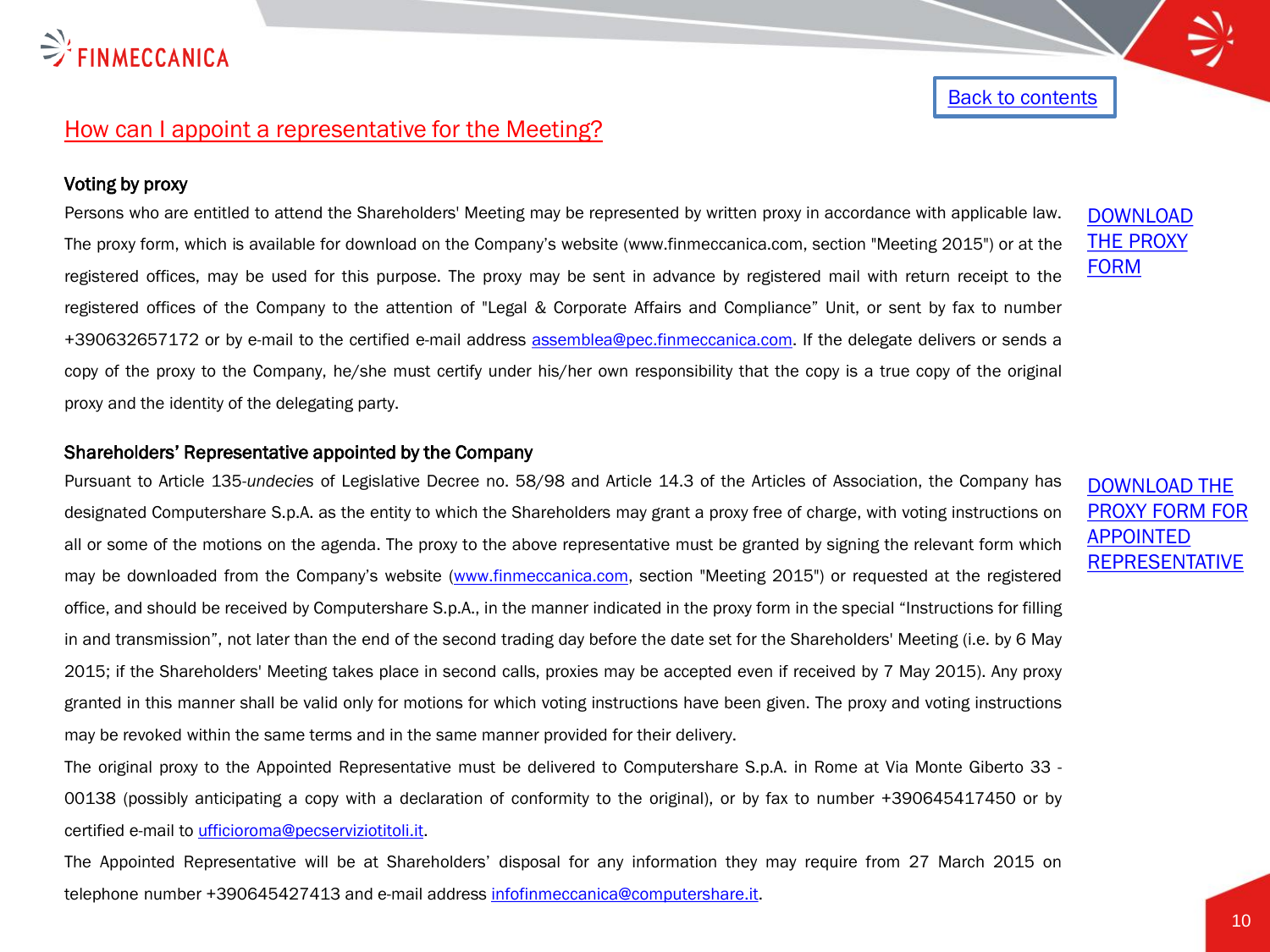

### Can I ask questions to the Company before the Meeting?

Anyone who has voting rights may submit questions regarding the items on the agenda even before the meeting. These questions must be received by the Company not later than the third day before the date of the Shareholders' Meeting in first call (i.e. not later than 5 May 2015), pursuant to Article 127-ter of Legislative Decree no. 58/98, together with the applicant's personal data (surname and name, date and place of birth, tax code or all the information required for identification if the inquirer is an entity or a company) and certification attesting the title to the shares as of 28 April 2015 (record date).

Questions must be sent by registered mail with return receipt to the Company's registered offices to the attention of "Legal & Corporate Affairs and Compliance" Unit, or sent by fax to +390632657172 or by e-mail to the certified e-mail address [assemblea@pec.finmeccanica.com.](mailto:assemblea@pec.finmeccanica.com)

Any questions received before the above deadline will be answered during the Shareholders' Meeting at the latest; the Company reserves the right to provide a single answer to questions with the same content.

The Company will not take into consideration questions that are not strictly related to the items on the Shareholders' Meeting agenda or those which have already been answered in the "Questions and Answers" of the section "Meeting 2015" of the Company's website ([www.finmeccanica.com\)](http://www.finmeccanica.com/).

<span id="page-10-0"></span>Any answers handed out in hardcopy format to each of the persons having voting rights at the beginning of the meeting are deemed given during the Shareholders' Meeting.

[GO TO THE DOCUMENTS](http://www.finmeccanica.com/en/governance-finmeccanica-1/assemblea-azionisti/assemblea-2015-meeting)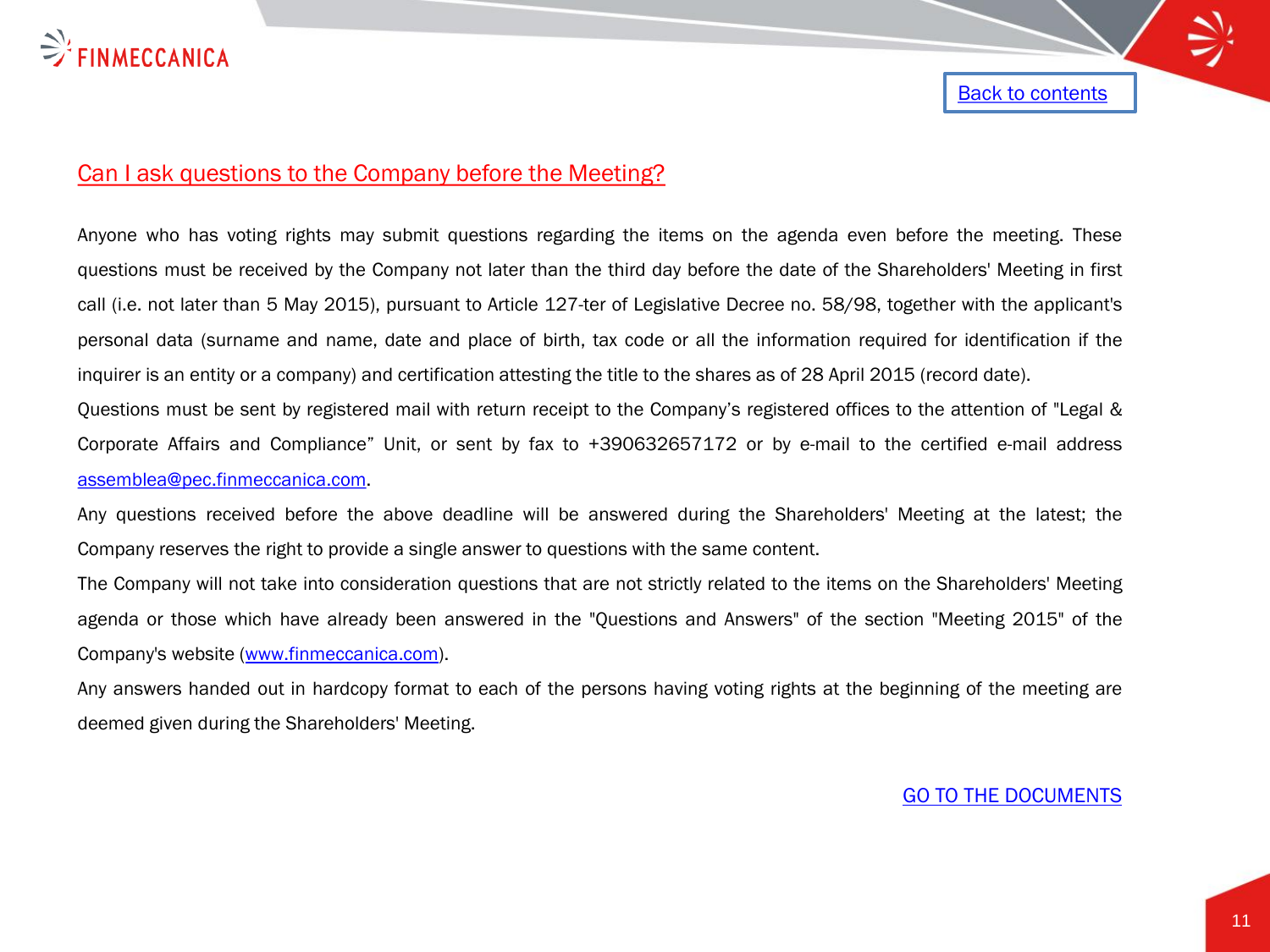

# Can I ask information on the first item on the agenda concerning Financial Statements at 31 December 2014?

The Board of Directors has decided to submit to the Shareholders' Meeting for approval the Financial Statements for the Year 2014, that ended with a loss of Euro 141.327.847,07.

In light of this, the Board of Directors has decided to propose at the Shareholders' Meeting, called in order to approve the Board of Directors' report and the Financial Statement at 31 December 2014, to cover this loss through the use retained earnings

<span id="page-11-0"></span>The Board of Directors has decided not to propose to the Shareholders' Meeting the distribution of dividends as for the year 2014.

[DOWNLOAD THE EXPLANATORY REPORTS](http://www.finmeccanica.com/documents/10437/41476884/body_Meeting_2015Explanatory_Reports.pdf)

**[Back to contents](#page-2-0)**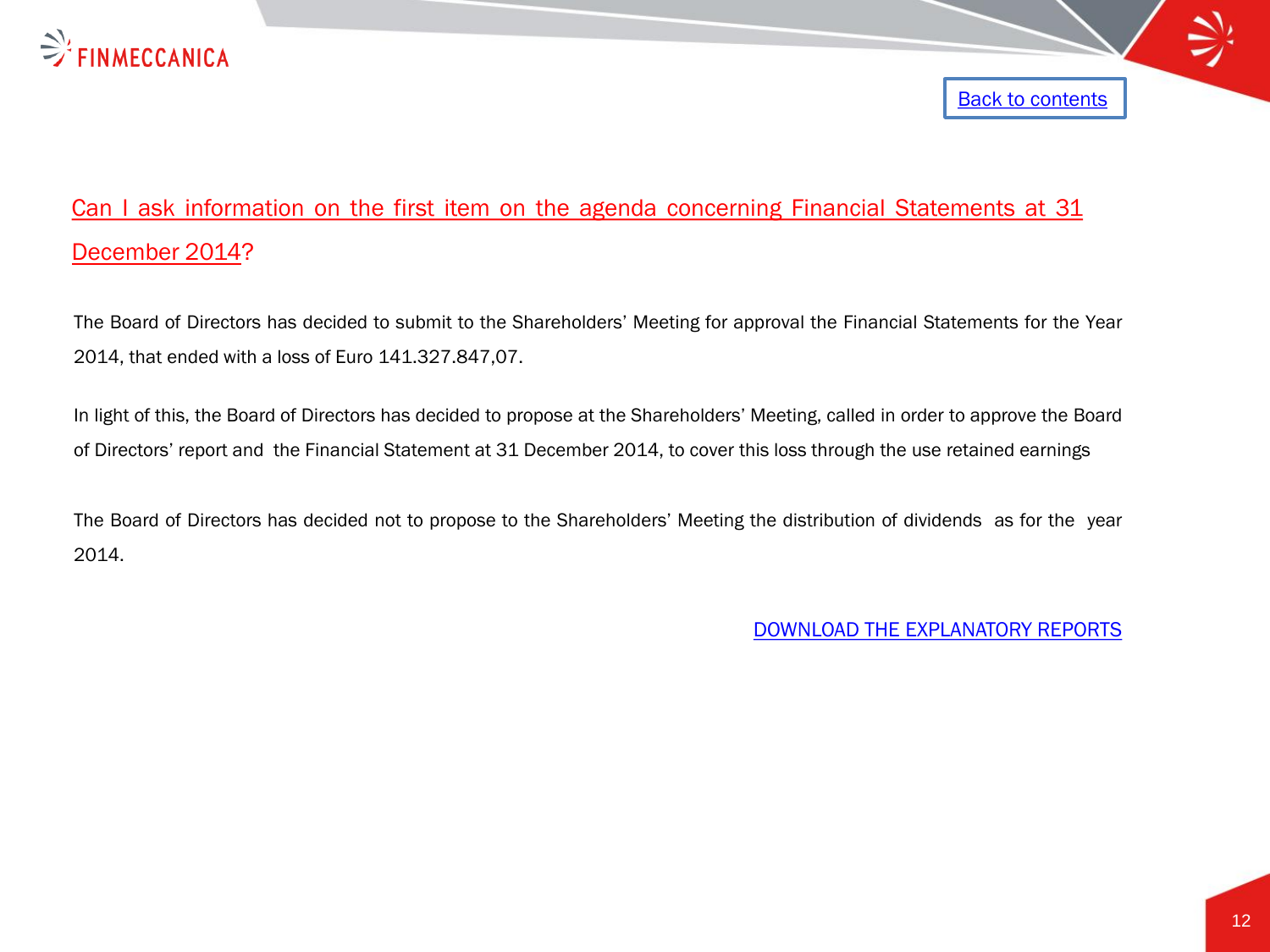

#### What is the mechanism for appointing members of the Board of Statutory Auditors? **[Back to contents](#page-2-0)**

Pursuant to Article 28.1 of the Articles of Association, the General Meeting shall elect a Board of Statutory Auditors, composed of five Regular Statutory Auditors, and shall determine their remuneration. The General Meeting shall also elect two Alternate Statutory Auditors.

With reference to the method of appointment of Statutory Auditors, elected through list voting, please refer to Article 28.3 of the Articles of Association, which, in brief, provides the following:

- each person entitled to vote in the Shareholders' Meeting may vote for only one list;
- each list shall be divided into two sub-lists, one for candidates for the position of Statutory Auditor and the other for candidates for the position of Alternate Auditor, within which the candidates should be numbered in sequential order;
- each candidate may appear on one list only under penalty of ineligibility;
- at least the first candidate in each sub-list shall be registered in the Register of Auditors and possess at least three years' experience as a statutory account auditor;
- the lists that, considering both sub-lists, present a number of candidates equal to or greater than three must include, in the sub-list of the Statutory Auditors, candidates of different genders. If the sub-list of Alternate Auditors of such lists shows two candidates, they must belong to different genders;
- three Statutory Auditors and one Alternate Auditor shall be taken from the list that obtains the majority of votes of Shareholders attending the Meeting;
- two Statutory Auditors and one Alternate Auditor will be taken from the minority lists, in accordance with the provisions of Article 28.3, paragraph 11 letter b), of the Articles of Association;

<span id="page-12-0"></span>Pursuant to Article 28.3bis of the Articles of Association, for the appointment of one or more Statutory Auditor and Alternate Auditor that, for any reason, are not elected with the above procedures, the Shareholders' Meeting shall resolve with the majorities provided by law in compliance with the law and the Articles of Associations.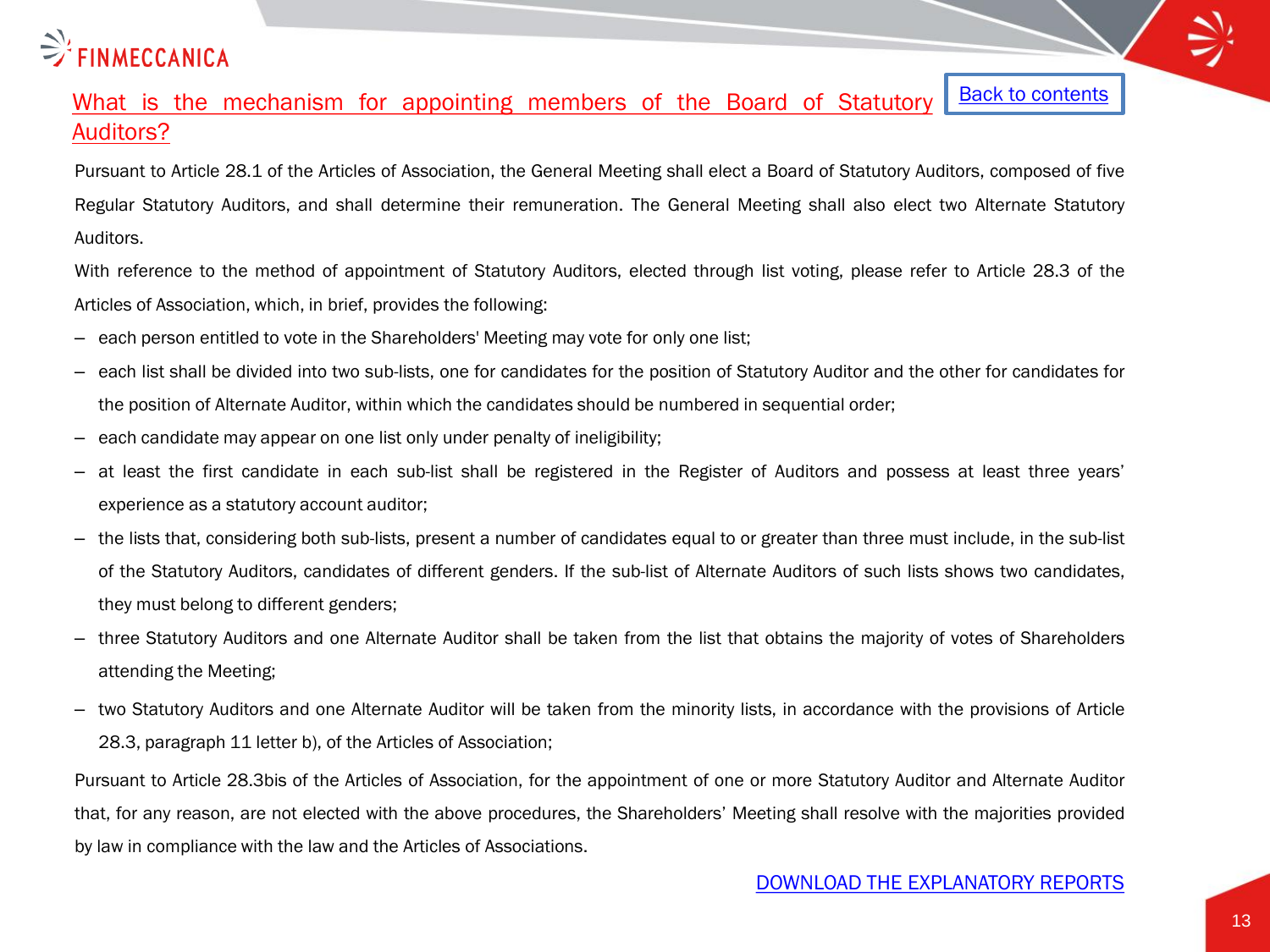

# Who can submit a list for appointing members of the Board of Statutory Auditors?

Pursuant to Article 28.3 of the Articles of Association, each shareholder may submit or participate in the submission of only one list.

<span id="page-13-0"></span>The right to submit lists is granted only to those Shareholders who, alone or jointly with other Shareholders, hold at least 1% of the share capital entitled to vote at the Ordinary Shareholders' Meeting. The ownership of the minimum shareholding for submission of lists is determined considering the shares registered in the name of Shareholders on the day that the lists are filed with the Company.

[DOWNLOAD THE EXPLANATORY REPORTS](http://www.finmeccanica.com/documents/10437/41476884/body_Meeting_2015Explanatory_Reports.pdf)

Back to contents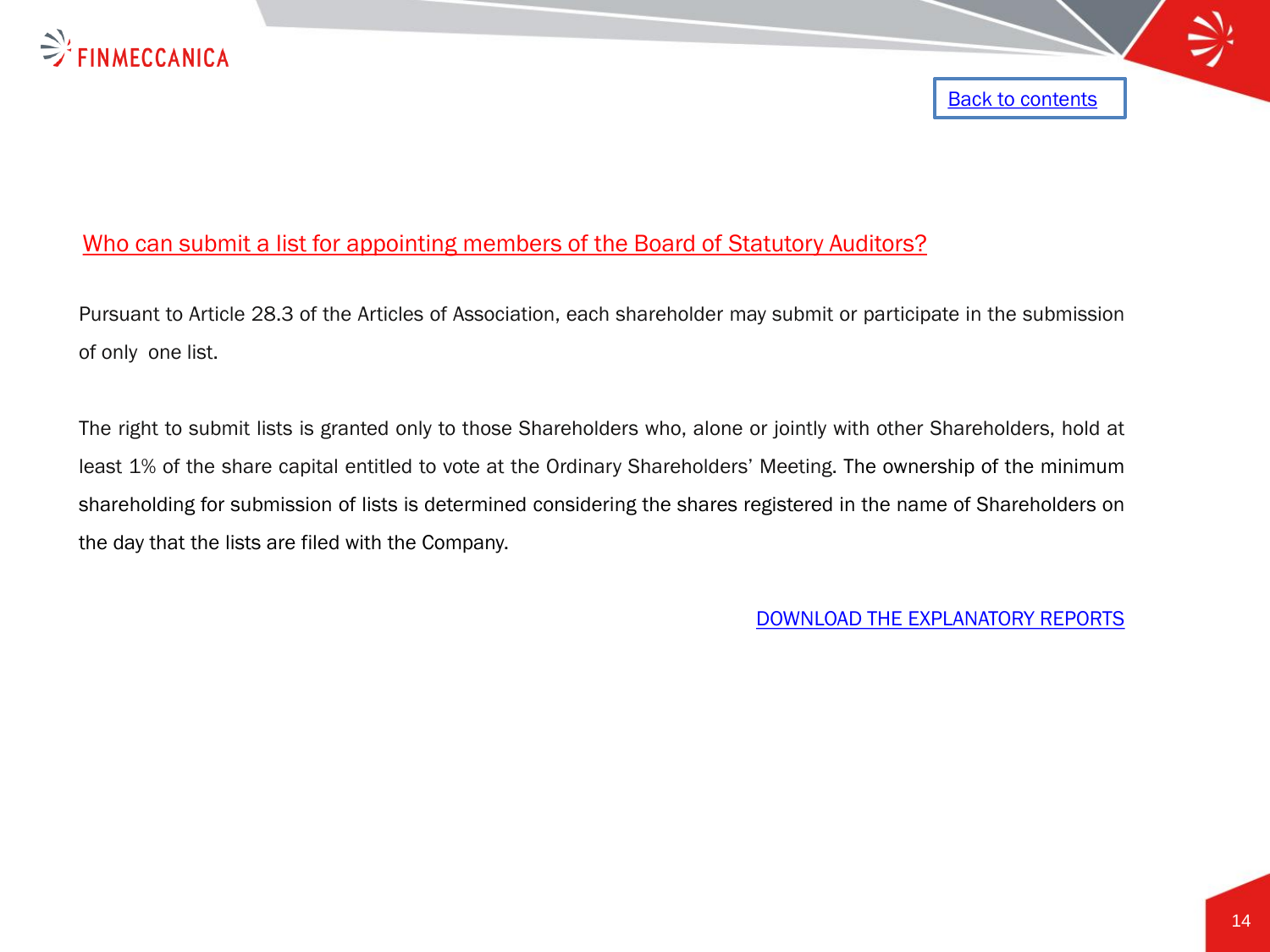

## Can I know the procedure for presentation of lists of candidates?

The lists of candidates, duly signed by the Shareholders who submit them, must be delivered by hand to the Company's registered office in Rome, Piazza Monte Grappa 4, or sent by certified e-mail to [assemblea@pec.finmeccanica.com,](mailto:assemblea@pec.finmeccanica.com) not later than the above deadline of 13 April 2015. Lists must be accompained by the documentation mentioned in the notice of call of this Meeting. In particular, Shareholders must file at the Company's registered office the document certifying the ownership of the number of shares represented, in the manner required for the submission of lists, even after filing of the list of candidates, provided this is done within the deadline for publication of the lists by the Company (*i.e.* not later than 17 April 2015).

Shareholders who wish to submit a list of candidates are requested to previously contact the "Legal & Corporate Affairs and Compliance" Unit at the e-mail address [assemblea@pec.finmeccanica.com](mailto:assemblea@pec.finmeccanica.com) or by phone +390632473529 in order to define all the operational details.

# When will the submitted lists of candidates be published?

<span id="page-14-0"></span>The lists of candidates properly submitted, together with the above mentioned information and documentation, will be made available to the public at the registered office, Borsa Italiana S.p.A., on the Company's website [\(www.finmeccanica.com,](http://www.finmeccanica.com/) "Meeting 2015" area) and on the website of the authorized storage mechanism NIS-Storage ([www.emarketstorage.com\)](http://www.emarketstorage.com/) within twenty-one days before the date of the first call (i.e. not later than 17 April 2015).

[DOWNLOAD THE NOTICE OF CALL](http://www.finmeccanica.com/documents/10437/41476884/body_Meeting_2015_Notice_of_call.pdf)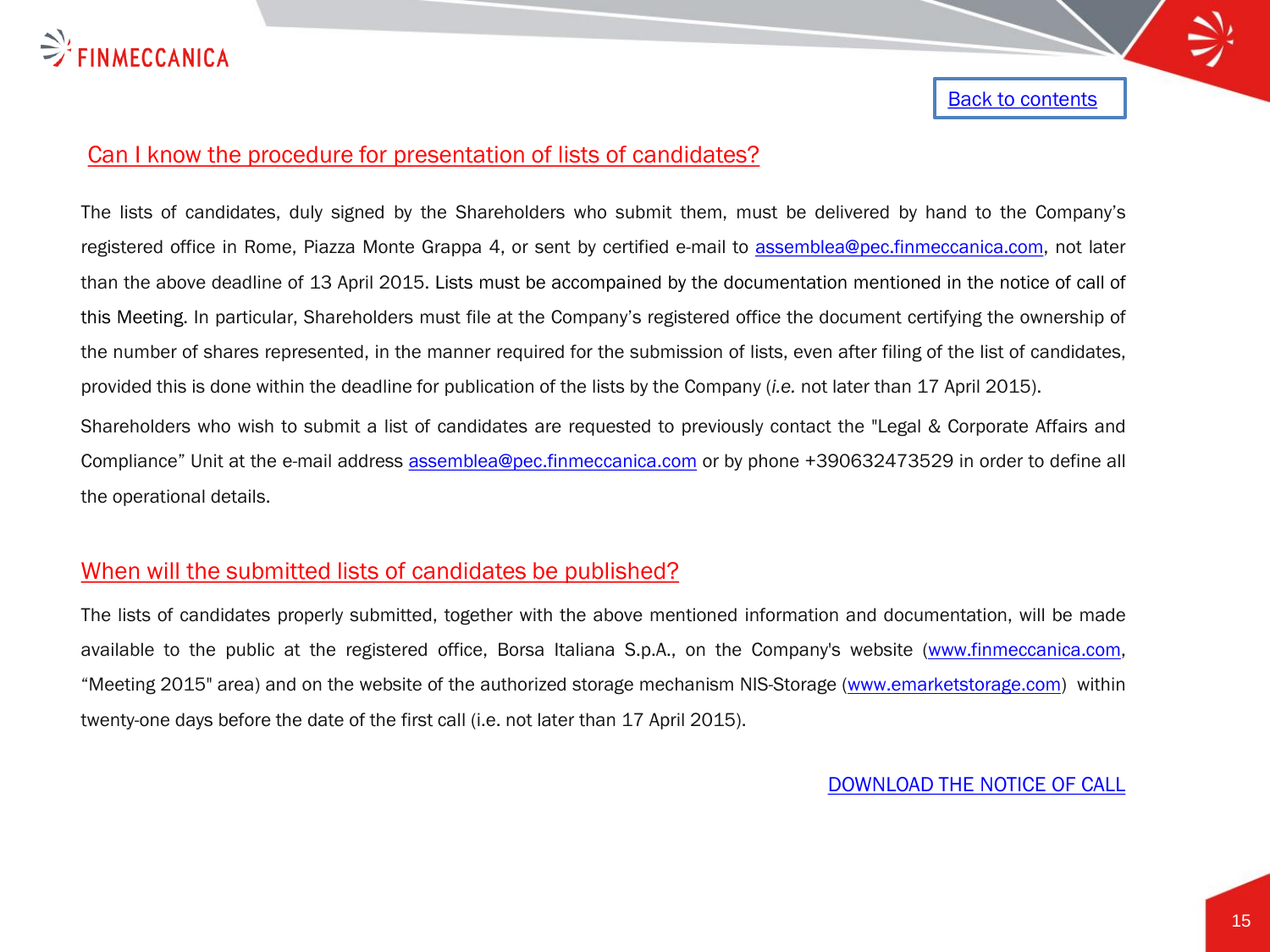

## How will the Chairman of the Board of Statutory Auditors be appointed?

Pursuant to Article 148, paragraph 2-*bis*, of Legislative Decree no. 58/98 and Article 28.3, paragraph 15, of the Articles of Association, the Chairman of the Board of Statutory Auditors is appointed by the Ordinary Shareholders' Meeting among the Statutory Auditors elected by the minority.

### How will the remuneration of the Board of Statutory Auditors be determined?

Pursuant to Article 2402 of the Italian Civil Code and art. 28.1 of the Articles of Association, the General Meeting shall determine the remuneration of the members of the Board of Statutory Auditors, for the entire term of their mandate.

### How long will the Board of Statutory Auditors remain in office?

<span id="page-15-0"></span>Pursuant to art. 2400 of the Italian Civil Code, the Board of Statutory Auditors will remain in office for the three-year period 2015-2017 and will expire on the date of the Shareholder's Meeting called for the approval of the Financial Statements at 31 December 2017.

[DOWNLOAD THE EXPLANATORY REPORTS](http://www.finmeccanica.com/documents/10437/41476884/body_Meeting_2015Explanatory_Reports.pdf)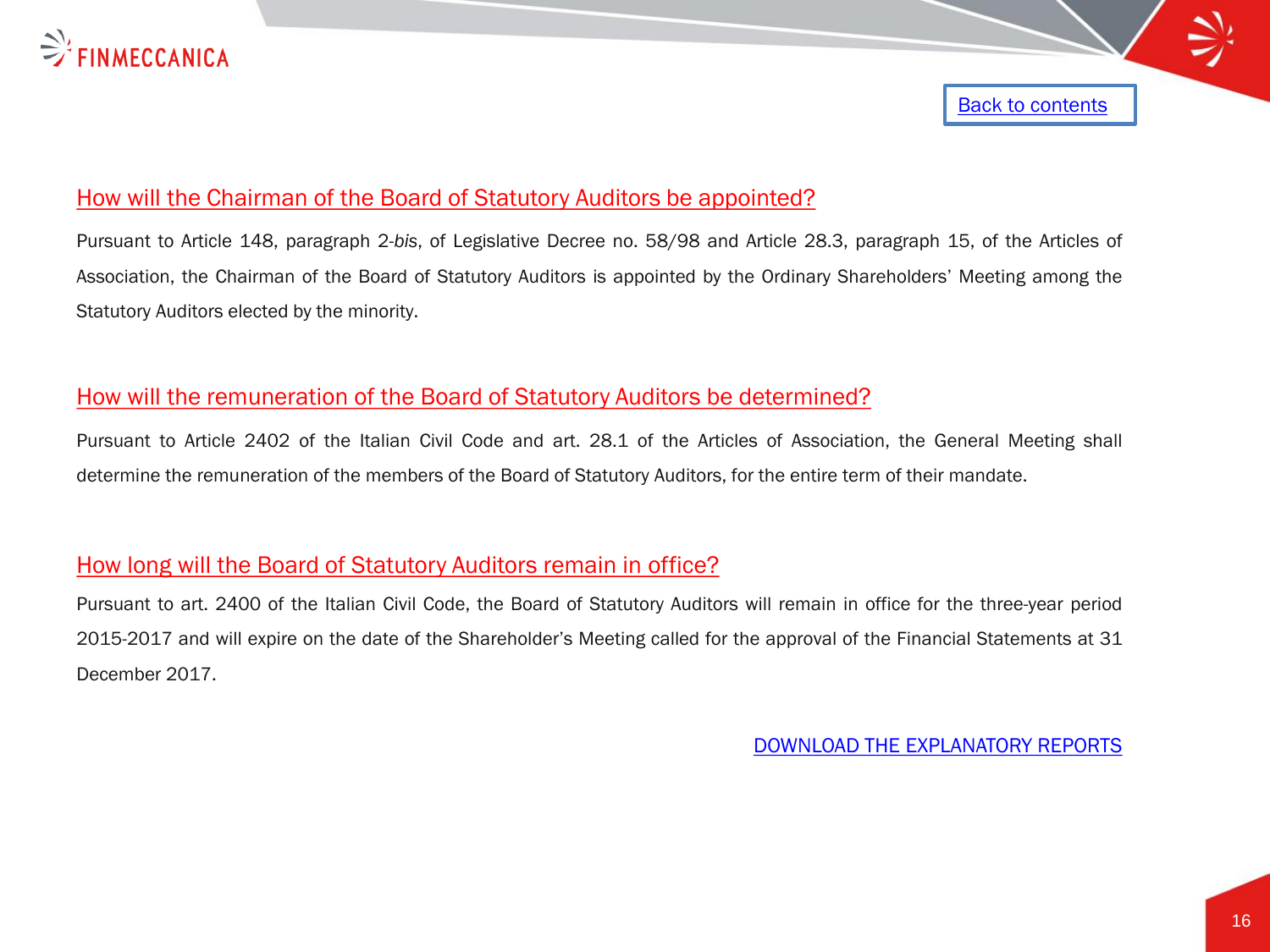

# Can I ask information on the fifth item on the agenda concerning the Long-Term Incentive Plan and the Coinvestment Plan of the management of Finmeccanica Group?

Pursuant to Article 144-*bis* of the Legislative Decree no. 58/98, the Board of Directors deliberated to submit to the Shareholders' Meeting the proposal of approval of a Long-Term Incentive Plan and a Coinvestment Plan for the management of Finmeccanica Group.

<span id="page-16-0"></span>The respective Disclosure Documents drafted pursuant to Article 84-*bis* of the Consob Regulation no. 11971/99, as well as the Explanatory Report ex Article 125-*ter* of Legislative Decree no. 58/98, are available to the public at the Company's registered office, at Borsa Italiana S.p.A., on the Company's website [\(www.finmeccanica.com,](http://www.finmeccanica.com/) "Meeting 2015" area) and on the website of the authorized storage mechanism NIS-Storage [\(www.emarketstorage.com\)](http://www.emarketstorage.com/).

### [DOWNLOAD THE EXPLANATORY REPORT](http://www.finmeccanica.com/documents/10437/41476884/body_Meeting_2015Explanatory_Reports.pdf)

**[Back to contents](#page-2-0)** 

[DOWNLOAD THE DISCLOSURE DOCUMENT \(](http://www.finmeccanica.com/documents/10437/41476884/body_Disclosure_Document_Long_Term_Incentive_Plan.pdf)*[L.T.I. PLAN](http://www.finmeccanica.com/documents/10437/41476884/body_Disclosure_Document_Long_Term_Incentive_Plan.pdf)*[\)](http://www.finmeccanica.com/documents/10437/41476884/body_Disclosure_Document_Long_Term_Incentive_Plan.pdf)

[DOWNLOAD THE DISCLOSURE DOCUMENT \(](http://www.finmeccanica.com/documents/10437/41476884/body_Disclosure_Document_Co_investment_Plan.pdf)*[COINVESTMENT PLAN](http://www.finmeccanica.com/documents/10437/41476884/body_Disclosure_Document_Co_investment_Plan.pdf)*[\)](http://www.finmeccanica.com/documents/10437/41476884/body_Disclosure_Document_Co_investment_Plan.pdf)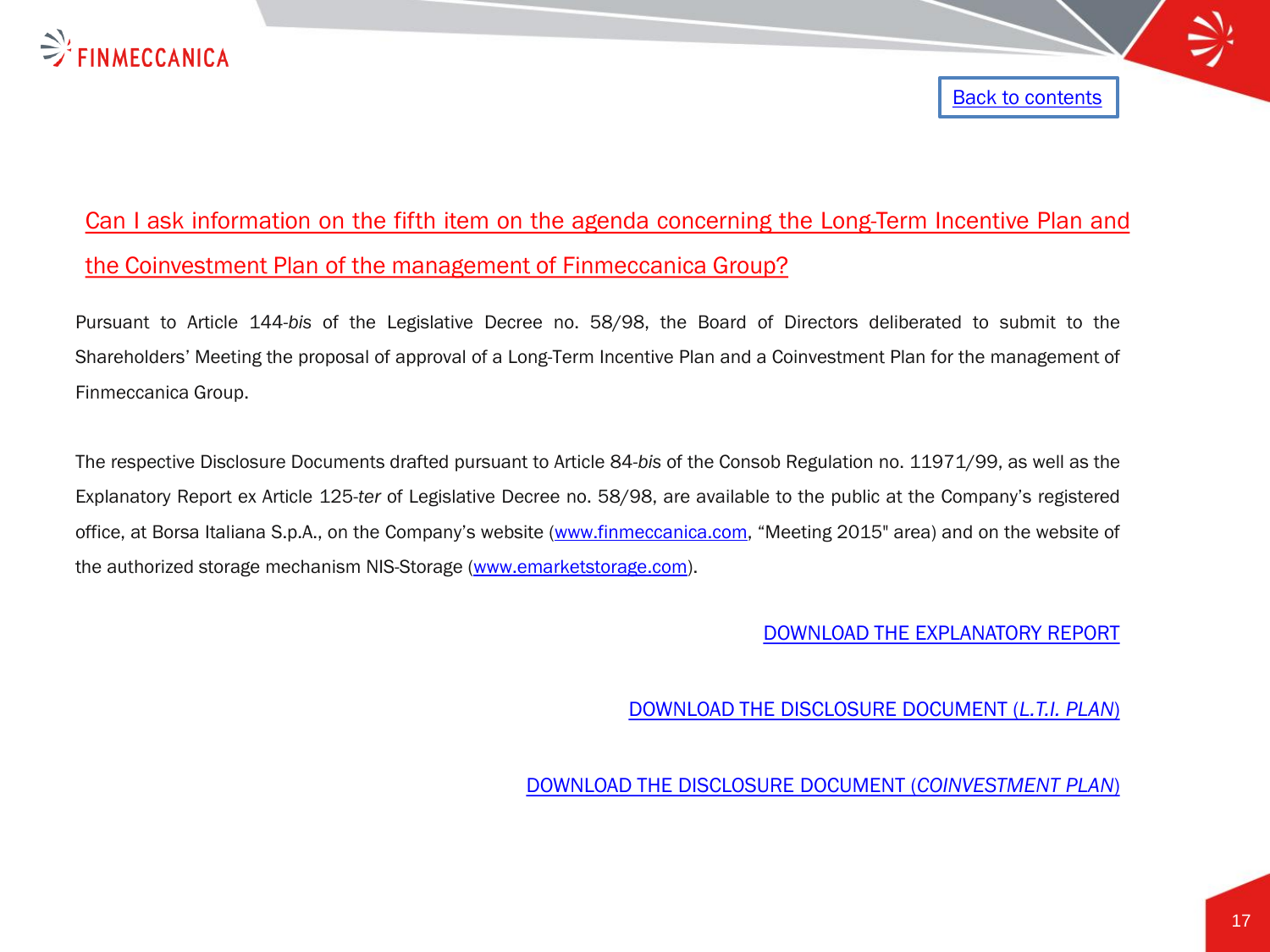

# Can I ask information on the fifth item on the agenda concerning the purchase and the disposal of own shares?

Pursuant to art. 144-*bis*, par. 1, lett b) of Consob Regulation no. 11791/99, the Board of Directors deliberated to submit to the Shareholders' Meeting the proposal of authorization to purchase and dispose of own shares up to a maximum of 5.800.000 of ordinary Finmeccanica shares, to be put at the service of the Long-Term Incentive Plan and the Coinvestement Plan.

The authorization of the share buyback scheme is requested for a period of eighteen months starting from the Shareholders' resolution.

The proposal provides that the buyback may be implemented in several stages, as considered appropriate, at the market price per share recorded on the MTA on the day before the purchase, plus 5% (maximum price) or minus 5% (minimum price).

The Company currently holds no. 32,450 own shares, equal to about 0.0056% of its share capital.

<span id="page-17-0"></span>It follows that the number of shares proposed for the purchase is compliant with the limits required by law (Article 2357, paragraph 3, of the Italian Civil Code).

[DOWNLOAD THE EXPLANATORY REPORT](http://www.finmeccanica.com/documents/10437/41476884/body_Meeting_2015Explanatory_Reports.pdf)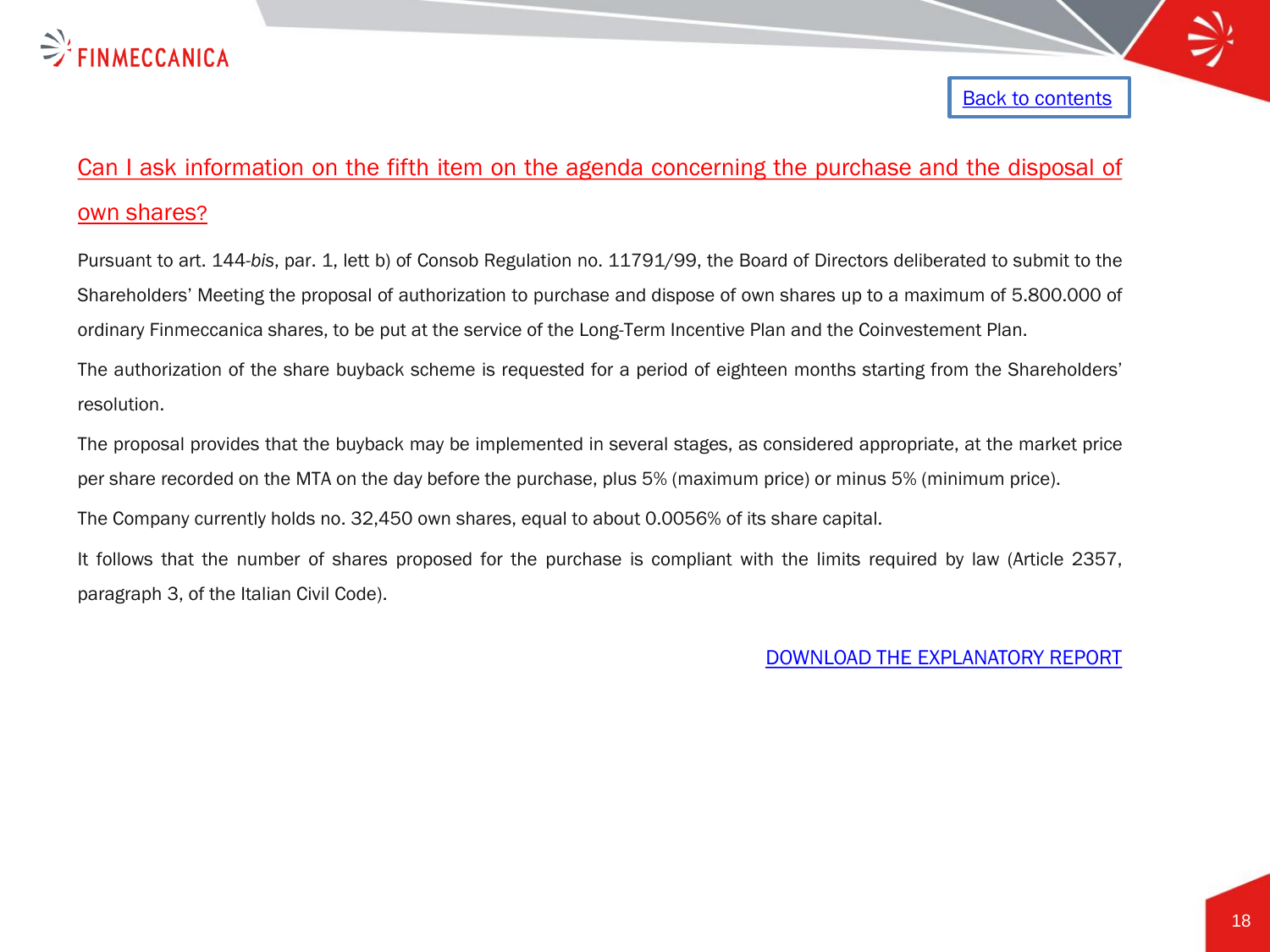

# Can I ask information on the sixth item on the agenda concerning the Remuneration Report?

The Shareholders' Meeting is called to express, trough a non-binding resolution, its vote on the first section of the Remuneration Report provided by Article 123-*ter*, paragraph 3, of Legislative Decree no. 58/98, which illustrates the Company's policy on remuneration of members of the Administrative Body, General Managers and any other Executives with strategic responsibilities, and the procedures used for the adoption and implementation of this policy.

With the proposed resolution not binding on the sixth item on the agenda, the Board of Directors proposes to the General Meeting to issue an option in favor of the first section of that Report.

### [DOWNLOAD THE EXPLANATORY REPORTS](http://www.finmeccanica.com/documents/10437/41476884/body_Meeting_2015Explanatory_Reports.pdf)

### Where can I find information concerning the Remuneration Policy?

The Remuneration Report, drafted pursuant to Article 123-*ter* Legislative Decree no.58/98 and in accordance with Article 84 *quater* by Consob Regulation no. 11971/1999 is available to the public on the Company's website [\(www.finmeccanica.com,](http://www.finmeccanica.com/) "Meeting 2015" section) and on the website of the authorized storage mechanism NIS-Storage ([www.emarketstorage.com\)](http://www.emarketstorage.com/). In particular, the first section of the report discusses the remuneration policy adopted starting in 2015, presenting the criteria and guidelines adopted by the Company in reference to the remuneration of members of the Administrative Body, General Managers and any other Executives with strategic responsibilities. This section is subject to non-binding resolution by the General Shareholders' Meeting, pursuant to paragraph 6, Article 123*-ter* of Legislative Decree no. 58/98.

<span id="page-18-0"></span>The second section shows analytically and in registered form the payment actually paid or attribuited during the year 2014 to members of the Administrative and Supervisory Bodies, General Managers and any other Executives with strategic responsibilities.